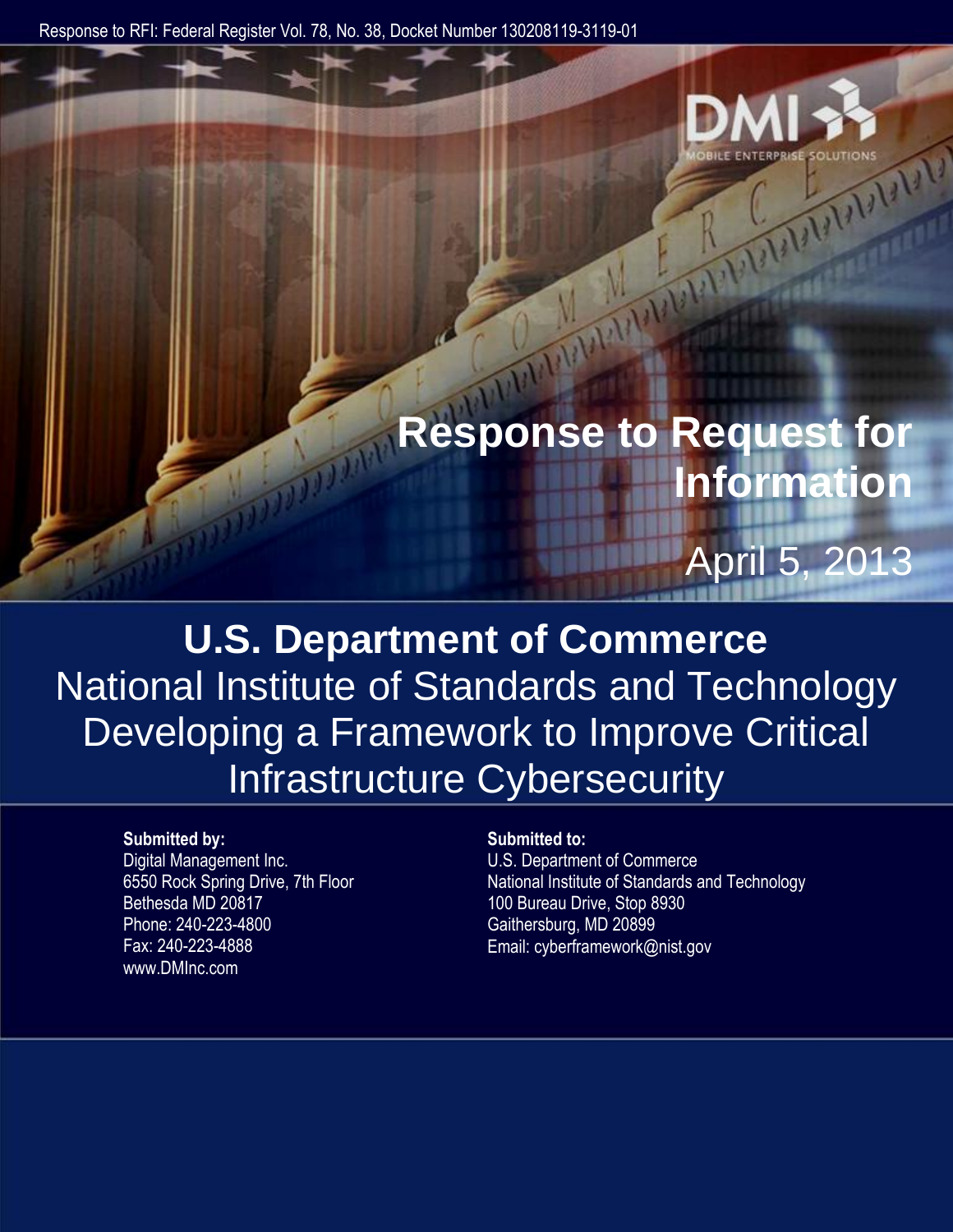

# **Table of Contents**

| 1.1 |  |
|-----|--|
|     |  |
|     |  |
| 2.1 |  |
|     |  |
| 2.3 |  |
|     |  |
|     |  |

# **Table of Exhibits**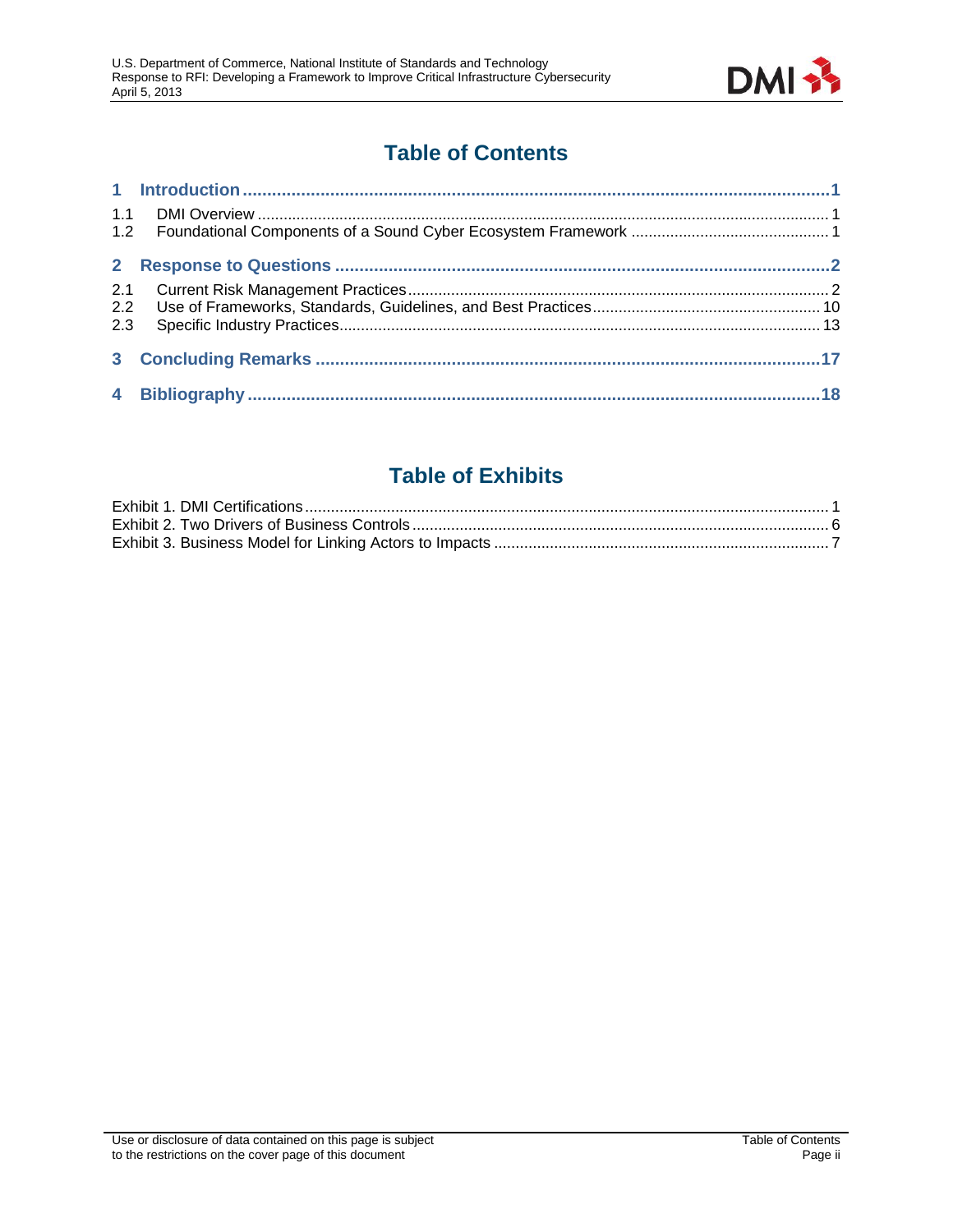

# <span id="page-2-0"></span>**1 Introduction**

### <span id="page-2-1"></span>**1.1 DMI Overview**

Digital Management, Inc. (DMI) is a leading information technology (IT) solutions and business strategy consulting firm with a global reputation as a thought-leader in mobile solutions and next-generation cybersecurity solutions. We are a member of the Board of Directors for the Trusted Computing Group (TCG), an international standards body dedicated to developing, defining, and promoting open, vendor-neutral, and global industry standards supportive of a hardware-based root of trust for interoperable trusted computing platforms. DMI is co-chair of the TCG Trusted Platform Work Group and Mobile Solutions Work Group, co-chair of the TCG Embedded Systems Work Group, and co-chair of the TCG Software Stack (TSS) Work Group.

DMI provides security strategy, architecture, and solution services to the Department of Defense (DoD), the Air Force, and some of the largest technology companies in the world. Our clients rely on us for advanced security solutions being deployed on millions of devices around the globe. DMI is committed to implementing industry best practices and standards for process improvement, security, and quality management. DMI's certifications are listed in **[Exhibit 1](#page-2-3)**.

| <b>Certification</b>   | <b>Level</b> | <b>External Audit Date</b> | <b>Authority</b>                    |
|------------------------|--------------|----------------------------|-------------------------------------|
| $CMMI-DEV^{\circledR}$ | Level 3      | November 2012              | Software Quality Center (SQC)       |
| $CMMI-SVC®$            | Level 3      | December 2012              | Software Quality Center (SQC)       |
| ISO 9001:2008          | Certified    | <b>April 2012</b>          | ABS Quality Evaluations (ABS QE)    |
| ISO 27001:2005         | Certified    | April 2011                 | ABS Quality Evaluations (ABS QE)    |
| ISO 20000-1:2011       | Certified    | January 2013               | <b>SRI Quality System Registrar</b> |

#### <span id="page-2-3"></span>Exhibit 1. DMI Certifications

#### <span id="page-2-2"></span>**1.2 Foundational Components of a Sound Cyber Ecosystem Framework**

DMI firmly believes that, as a country, we cannot accept that our devices and networks are indefensible. DMI has the tools and skills required to protect our computing devices and networks; it is a matter of following through with smart, prioritized, foundational investment and implementation.

To adequately defend our nation, we need a cohesive, comprehensive foundation of trust in our devices and in the information shared between those devices. Systems and networks fail as a result of local vulnerabilities exploited by an attacker, such as vulnerabilities found on individual devices. Any future cybersecurity framework should therefore encourage development of an ecosystem that depends upon the trustworthiness of the local devices that comprise that ecosystem, and then encourages trust to be built into those local devices. This concept of trust is the very foundation for a secure future cyber ecosystem. Trust is inclusive of authentication, for you cannot trust something you cannot properly identify. If we can identify and trust the devices we use, we can trust the information they present and the source it comes from. Without trust,

### **Device Trust versus User Trust**

Historical precedent implies that proper user authentication is the basis for a sound ecosystem, but that premise ignores the fact that malware doesn't infect humans, it infects device software. Therefore, in any network connection or online business transaction, it is the device itself that needs authentication first, before any user authentication can be taken seriously. In today's networked world of untrusted devices, malware can make any device lie about the validity of the device itself or the user operating it. We need to advance to a place where a device itself can be trusted, the software running on it can be verified, and the user can be authenticated and trusted. This order of precedence is a foundational tenet for a sound cyber ecosystem.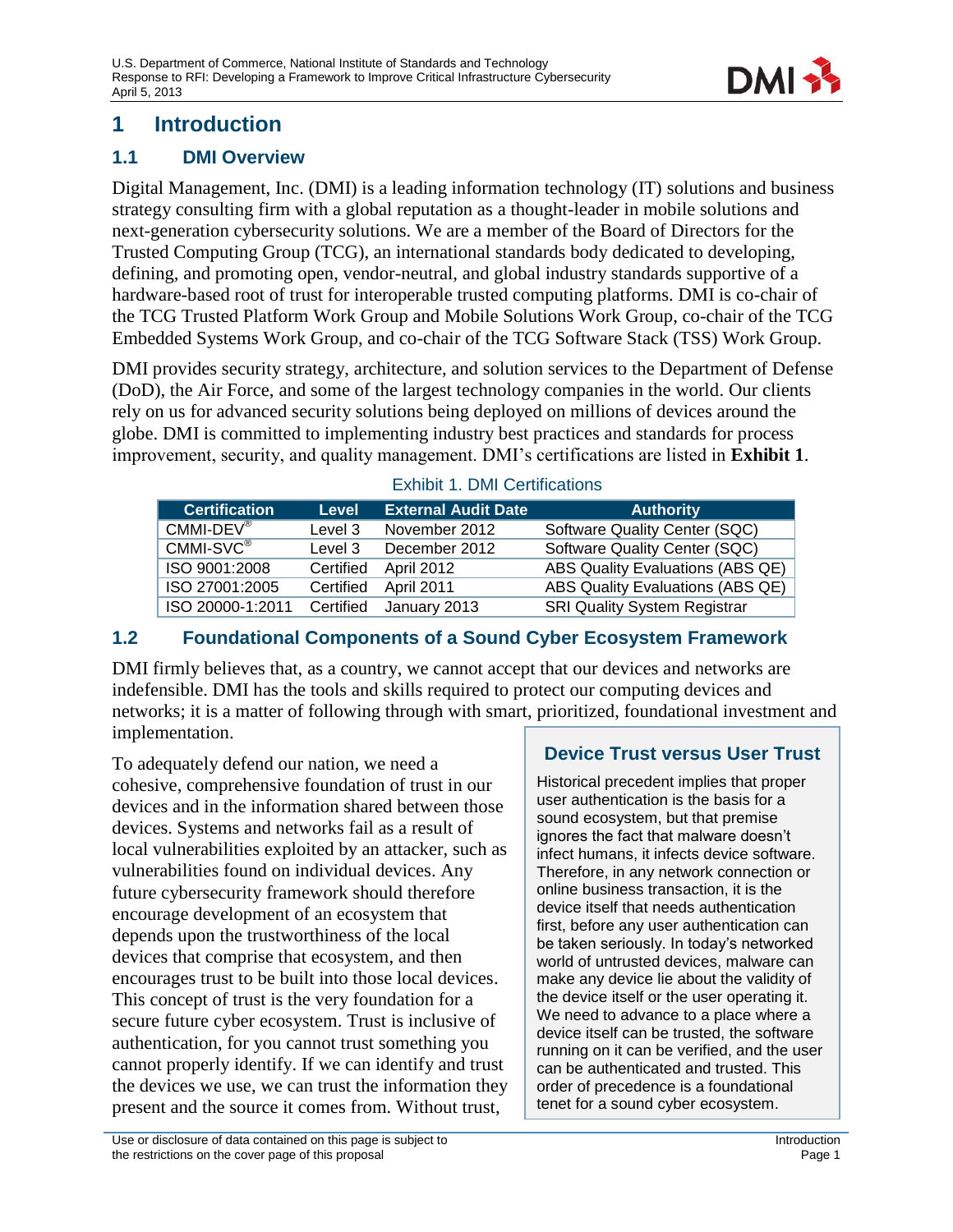

there can be no effective, scalable solution for authentication, interoperability, or automation.

We must embed and utilize trust at the hardware level. With current software solutions, our enterprise devices and networks are left susceptible to software-based viruses and malware, and software will likely always be vulnerable to attack. With hardware-based security we can know with certainty that devices and systems are performing as expected because hardware is not susceptible to spoofing and manipulation the same way software is.

Through a combination of standards-based, hardware-based trust anchors ("Roots of Trust"), and software and security protocols and processes that rely on those trust anchors to function, we can prove a computer or device is operating as expected, and deny access when it is not. This is the concept of device and system integrity, a concept we wholeheartedly believe is the foundation for a secure cyber ecosystem. These principles are embodied in the trusted computing standards developed by the TCG.

# <span id="page-3-0"></span>**2 Response to Questions**

#### <span id="page-3-1"></span>**2.1 Current Risk Management Practices**

#### **What do organizations see as the greatest challenges in improving cybersecurity practices across critical infrastructure?**

Any organization that commits to securing itself does not have to look hard to find expert guidance to appropriately manage its risk. The greatest challenges are usually money, time, resources, or competing policies and interests. The private businesses that own and operate most of the U.S. critical infrastructure are money-earning ventures focused primarily on profitability and are either unable or unwilling to sacrifice significant bottom line results for the greater good. Some of these companies make very large profits, yet still do not commit to or invest in security as much as they could.

Further, lack of coordination (both in the public sector, which provides guidance to critical infrastructure, and in and among U.S industry as a whole) results in inefficient use of already scarce time, energy, and money. The NIST Framework is a promising first step in providing a united vision, roadmap, and guiding principles for coordinated cybersecurity efforts.

Finally, each critical infrastructure industry has its own unique cybersecurity challenges as described below.

 **Healthcare needs budget and resources (i.e., people).** Healthcare companies have historically had small IT departments and sparse cybersecurity resources. Today, they have become more compliance-focused with Health Insurance Portability and Accountability Act (HIPAA)/Health Information Technology for Economic and Clinical Health (HITECH) requirements but are still not mature from a comprehensive risk approach perspective, especially with regards to the healthcare-related "Internet of things"; for example, Internetconnected medical devices and wireless tablets used in patient care and medical administration. One of the primary business risks to the healthcare industry is availability. It is critical for doctors to be able to have ready access to medical information and patient records to make quick decisions to save lives. Failure to have such access increases risk to the patient, the doctor, and the medical institution. This leads companies to make technical decisions that provide easier and easier access to data. For example, paramedics now take pictures with a tablet to send to doctors over Dropbox so the paramedics can be given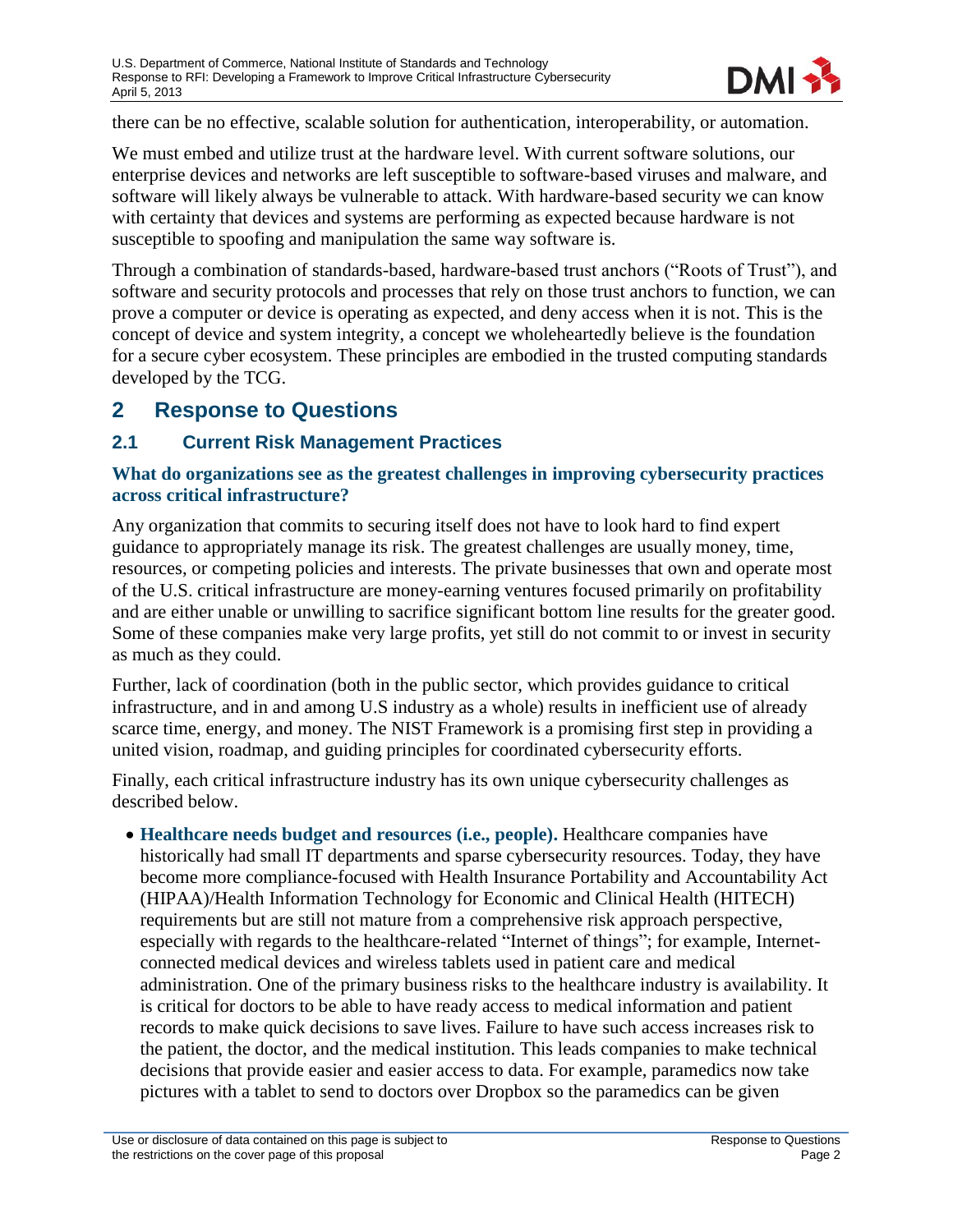

instructions to best treat, move, or transport a patient in the field, which helps save lives. Unfortunately, it does not necessarily introduce sufficient technology to protect the privacy of that exchange; however, in a resource scarce environment where investments are driven by risk-based business decisions, saving a life is a higher priority to a hospital's business than the risk of having to pay a fine for non-compliance, a security breach, or an inadvertent disclosure.

Of all industries, healthcare could best be served with additional guidelines and incentives to better secure data and the growing number of Internet-connected devices, as well as more interoperable solutions to securely share with other healthcare systems. Proper incentives may drive budget decisions needed to implement relevant security controls and monitor and respond to incidents.

 **Financial Services needs support for mid-sized and small organizations.** The large financial institutions are leaders in risk management, and their increased cybersecurity maturity over the years has forced criminals to focus on compromising customers directly, mainly through capturing user credentials that enable theft via direct access to customer accounts.

Today, large banks are learning a lot about defending against distributed denial of service (DDOS) attacks, and recognize that like securing their online banking infrastructures a dozen years ago, addressing DDOS attacks cannot be accomplished through a cheap or quick fix. DDOS mitigation is complex and requires planning and trial and error. It involves not just network saturation, but application-level targeting as well. Large banks are starting to make the needed investments to address this class of attacks.

The real problem in this sector is that smaller financial institutions do not have the budgets or experience to protect themselves. While procedures, processes, and guidance exist, and the information sharing structure in place is one of the best across industries (through FS-ISAC), smaller entities simply have fewer resources to fully implement and use the tools available.

 **Energy, Water, Gas, and Oil Sectors need innovation and modernization by Operational Technology (OT) vendors.** North American Electric Reliability Corporation (NERC) Critical Infrastructure Protection (CIP) standards are in place to ensure computer automation systems and communication networks, which are essential to the reliable supply of electric power to the nation, are reasonably protected against attacks from a range of credible threat sources. However, NERC CIP compliance is only one sector tool, merely a "minimum standards" checklist, similar to Federal Information Security Management Act (FISMA) or PCI DSS, to ensure companies are doing something instead of nothing. The NERC CIP guidelines are not comprehensive—they do not focus on overall risks. Of the 3,200+ energy companies in the country, these guidelines only apply to the small percent that are energy generators or transmission companies and are actually audited for NERC CIP compliance. Further, NERC CIP guidelines are very prescriptive, which makes it challenging to do what is necessary or appropriate for a given environment. One size does not fit all. Even with a clean audit of all compliance areas, an organization still is not assured of security, for compliance does not equal security. This is demonstrated in the long list of PCI DSS-certified merchants and card processors breached in the last six years, and Federal agencies compromised with FISMA-compliant systems.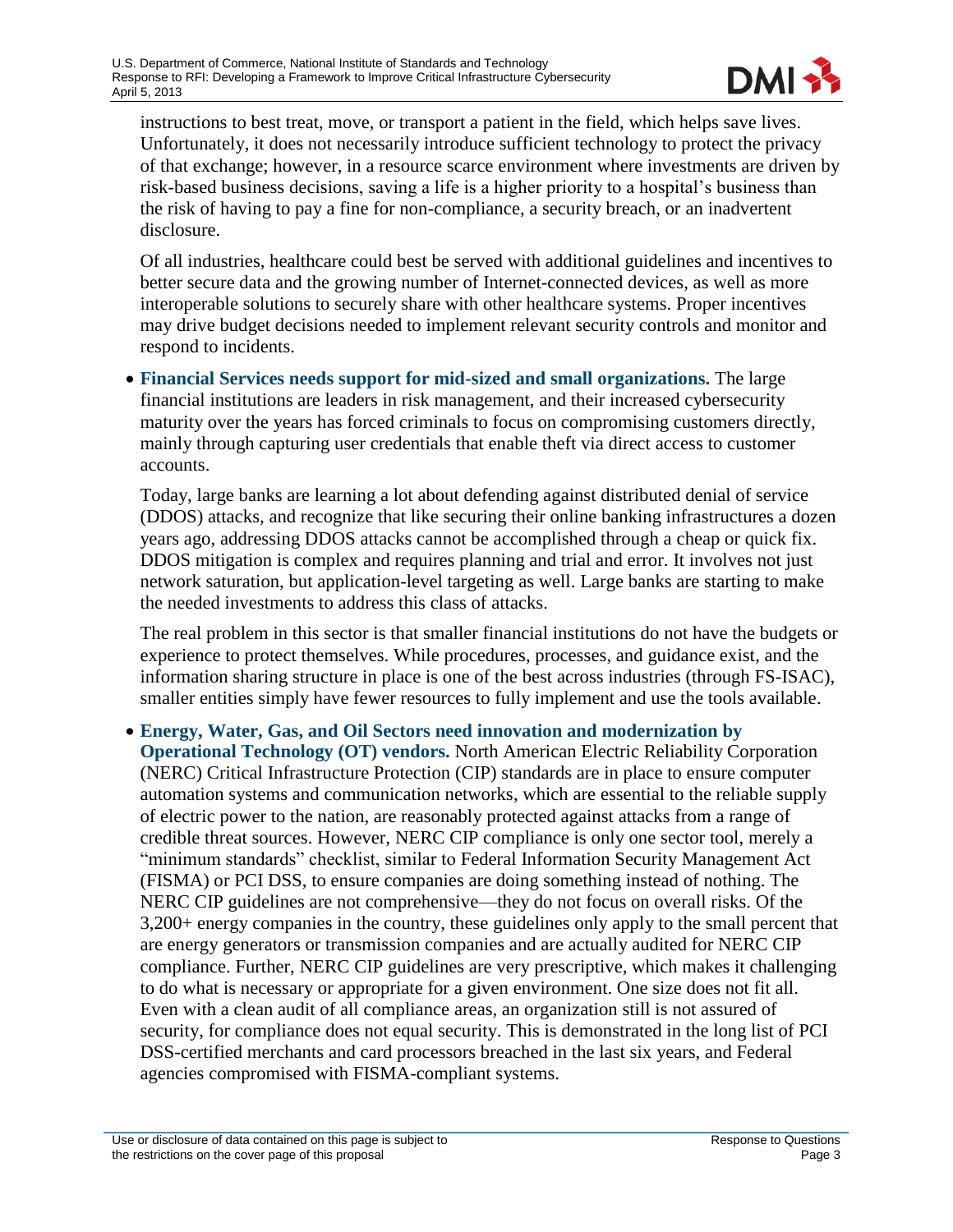

The largest problem for these sectors is the significant gap in built-in security solutions in Operational Technology (OT) vendors' products. Historically, control system vendors have pushed back on introducing security enhancements into their systems by, for example, voiding warranties or denying further technical support if a company adds an anti-virus program to its platform. We believe NERC, Federal Energy Regulatory Commission (FERC), and major Independently Owned Utilities (IOUs) acknowledge the current situation is providing insufficient security, want to implement improvements, and know what improvements are necessary. Vendors will have to make significant investments to modernize their systems, introduce secure architectures, and evaluate and test their components on legacy systems—that is, systems they did not previously anticipate their products having to support. With only a small handful of vendors supporting the entire international energy sector, we need to provide incentives or subsidies to encourage the OT vendors to make the necessary modernization investments. The same holds true for water, gas, and oil control systems vendors.

Additionally, energy market trading applications have become a new challenge for this sector. These large, complex applications direct very sensitive instructions to the largest machine in the world: the North American power grid. While Financial Market trading systems have been tested regularly for more than ten years to prove a robust level of security, Energy Market Trading systems have not. Standards and guidance to better protect those critical applications is needed.

 **Chemical companies need education, budget, and resources.** Plant control systems suffer from some of the same issues noted above, but the biggest risk to chemical companies is loss of intellectual property. Lessons from energy, oil, gas, or any large manufacturing industry must be better understood and applied in this sector. A lack of financial and other resources is a significant challenge. *Telecommunications Companies (Telcos) need freedom and compensation to block in the cloud and share threats with customers*. Telcos understand the threats and can protect themselves. They also can and are willing to protect their customers when paid to do so. Telcos oversee the backbone of the Internet and can identify the presence of DDOS, or worm propagation, and other network-based threats before they impact a large number of targets. However, as regulated entities, they cannot share this information broadly to help others protect themselves. When the Telcos have had the means to block threats in the cloud, they have also shown a willingness and ability to work together with other Telcos to dissipate a worm infection or DDOS attack. Unfortunately, this type of coordination is a rare occurrence, primarily because there are few to no financial incentives to repeatedly coordinate blocks. Telcos believe their unique capabilities to identify and address threats in the cloud are profit-generating business assets, not simply tools for the greater good.

Telcos could be the key to Internet security; better than anyone else, they can help identify and mitigate DDOS against our banks, they can watch who is accessing our power systems, and they can trace the exfiltration of data from companies back to the source. They know when known bad actors are present on the Internet backbone, and they can monitor the resulting behavior. Currently, there are valid privacy, civil liberties, and local and international laws to prevent the Telcos from doing so. However, these laws need to be reassessed to strike a balance between the rights they were intended to protect, and the security needed to protect our citizens from new threats that have emerged since those original protections were put in place.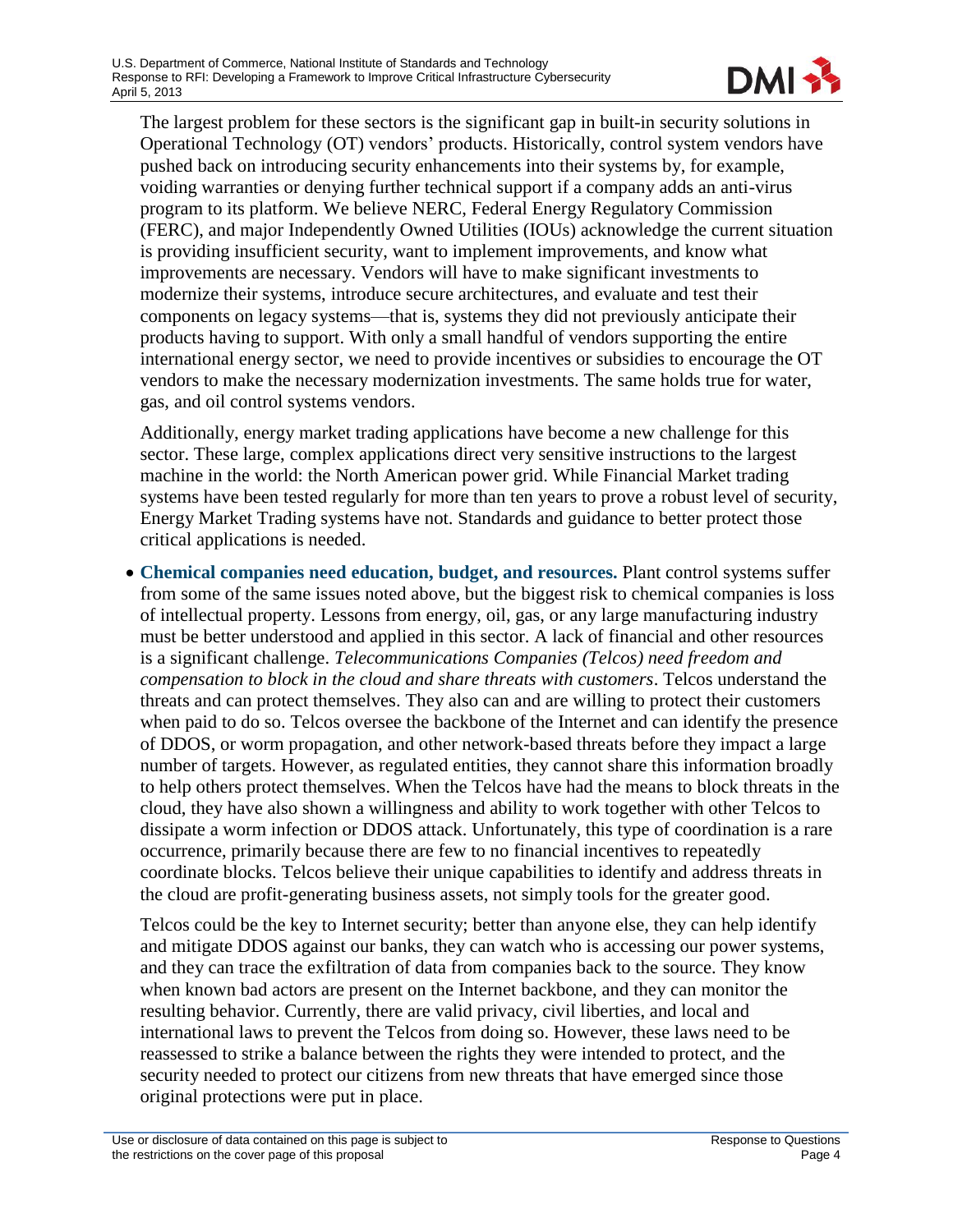

- **Defense Industrial Base (DIB) is doing best, but mid-sized and small companies need support.** Large aerospace companies are leaders in defense against current advanced threats. They understand the concept of security intelligence analysis, tracking the adversary and learning their tactics, and focusing more on the behaviors of intrusions than on implementing layers of security vendor tools. Large DIB companies are also mentoring companies from many other industries who have recently suffered from presumed nation state intrusions. Only the top dozen or so DIB companies have sophisticated capabilities. Unfortunately, there are still hundreds to thousands of smaller defense contractors who are also targets, many of which partner with the larger companies. Adversaries know these small companies do not have the budget or experience to protect themselves, and they know how to use these companies as conduits to the larger ones. The knowledge is out there for medium and small companies to learn and implement protections; they just do not have the resources to do so.
- **IT Sector needs education.** Like that of the chemical industry, stealing of intellectual property is the biggest threat to the long-term economic viability of IT sector companies. Some of the largest companies in the sector understand advanced persistent threats and recognize they are being attacked and infiltrated; however, most do not. Many IT companies do not believe their data is being stolen because they cannot "see" it being taken, and of those that do understand the threat impact, most do not have the budget or resources to sufficiently protect themselves.

#### **What do organizations see as the greatest challenges in developing a cross-sector standards-based Framework for critical infrastructure?**

First, we need to define and socialize the difference between risk and security. We do a lot of things to feel "secure" that do not reduce our risks. Many of the "check-box" security frameworks used today make us feel more secure, but we have seen that they have not really reduced cyber risks to the degree we would expect, as is evidenced by "certified" organizations continually being compromised. We know one size does not fit all for security, but what we need to understand is what aspects are transferable and what is unique to each company. For instance, guidance like the SANS 20 Critical Controls applies to everyone, but how an organization implements those controls will be different [CSIS, 2013].

Business risk is about confidentiality, integrity, or availability (CIA). The controls to protect from each of these are different, and how an organization monitors and responds to attacks against each of these areas is different. The threat actors might be the same, and their entry methods might be the same, but the goal of the intrusion might be different, and ultimate exploits might be unique. An adversary can use a spear phishing email to compromise an endpoint in order to steal user credentials that provide access to a database, from which the adversary then exfiltrates data. The adversary could also delete or corrupt that data, or use that data to gain the necessary knowledge to access yet another data source.

Most industries have blended risks and priorities such as protecting intellectual property while providing for sufficient availability of applications serving their customers or manufacturing plants. A loss or threat to either of those could impact business. The challenge in a unified framework is properly incorporating risk modeling that is focused on the value of an asset—the value of data, of a business process, of loss of future revenue, etc. We recommend articulating a risk-based approach that establishes the value, likelihood, and impact of security events, and developing standards that call out controls for each of the three (CIA), incorporating the risk-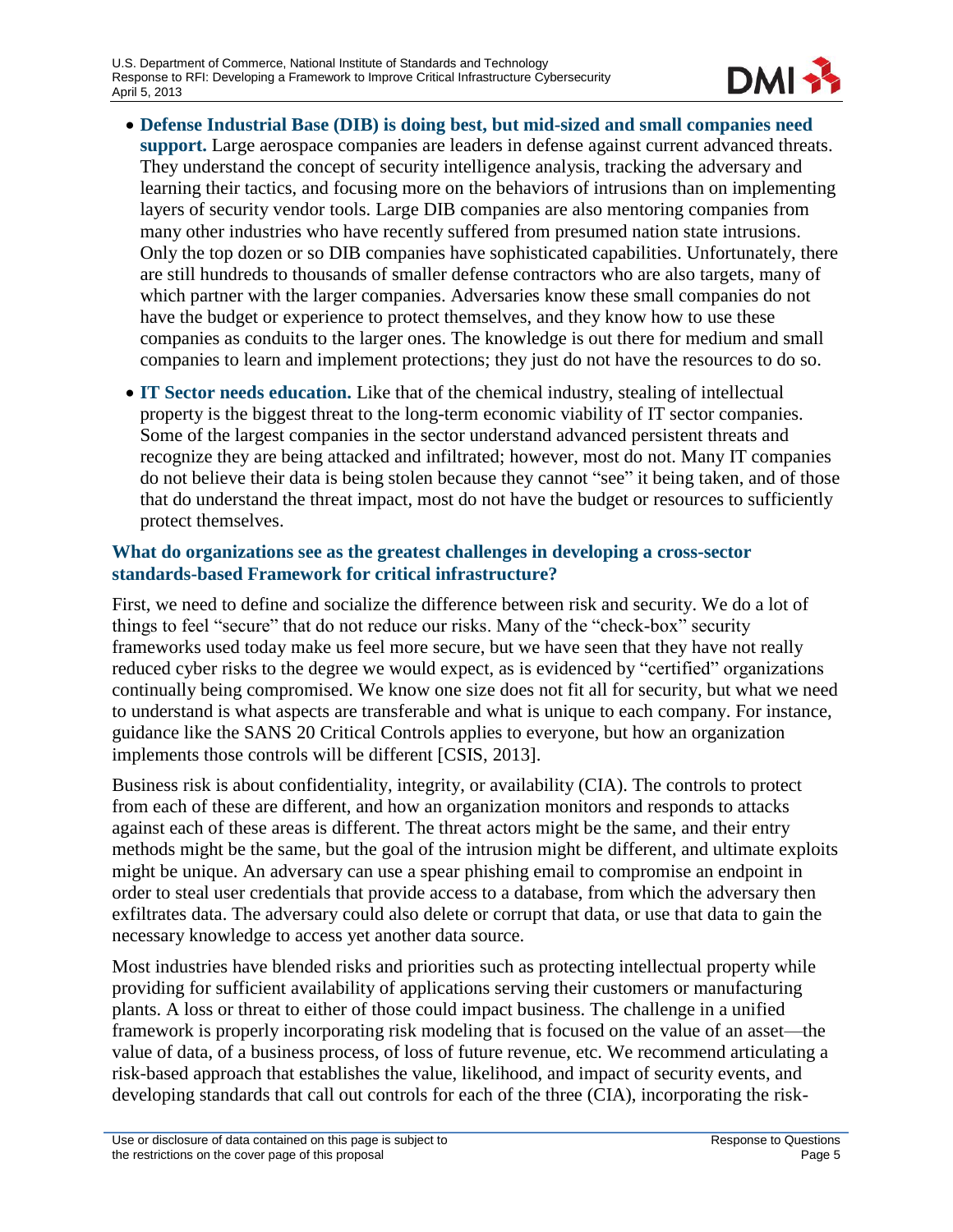

based approach to best prioritize those controls. For a commercial business, it does not make economic sense to spend \$100 for controls to protect \$10 worth of business impact; a risk-based approach would support these sound decisions. Outside of the most mature organizations in finance or DIB, many companies are not quantifying risk effectively and in that manner. Instead, companies spend money on security protections based on trends or fear bred in the media, not on what would affect their businesses. The formalization of and education on how to quantify risk would be universal to all industries.

#### **Describe your organization's policies and procedures governing risk generally and cybersecurity risk specifically. How does senior management communicate and oversee these policies and procedures?**

<span id="page-7-0"></span>Our organization is not subject to significant regulatory requirements; however, we do maintain ISO 20000 and ISO 27001 certifications. We consider these business discriminators that most mature systems integrators must maintain. They are also a requirement to bid on specific types of work. It is therefore a risk to our business to lose our certifications. There are some business controls specifically implemented to support our compliance, but we do not use compliance as the benchmark for the entire program. We face a number of broad cyber threats and risks, which are the primary focus of our security program, as illustrated in **[Exhibit 2](#page-7-0)**.



**Technical and Procedural Controls** 

Internally we have established a Management Review Board (MRB), consisting of executives from all parts of our business, which reviews all risks and assigns business relevance to determine whether we mitigate, transfer, or accept a given risk. It is not the responsibility of the Chief Information Security Officer (CISO) to determine the risk or how to manage it; the CISO just presents the risk and the likelihood and the impact, and suggests how that risk might be mitigated, transferred, or accepted. The MRB determines the path. This approach ensures decision-making separation between technical experts and business strategists to ensure a balanced and optimally risk-informed decision.

New risks are identified by constantly monitoring the current and looming threat landscape, considering which threats are most prevalent today and which are most prevalent in our industry. What feeds this process is information sharing among our peers, and access to the best sources of security industry news from around the world. We also regularly assess current threat actor capabilities. Finally, on a quarterly basis, we map all this combined threat environment information to what events could impact our business.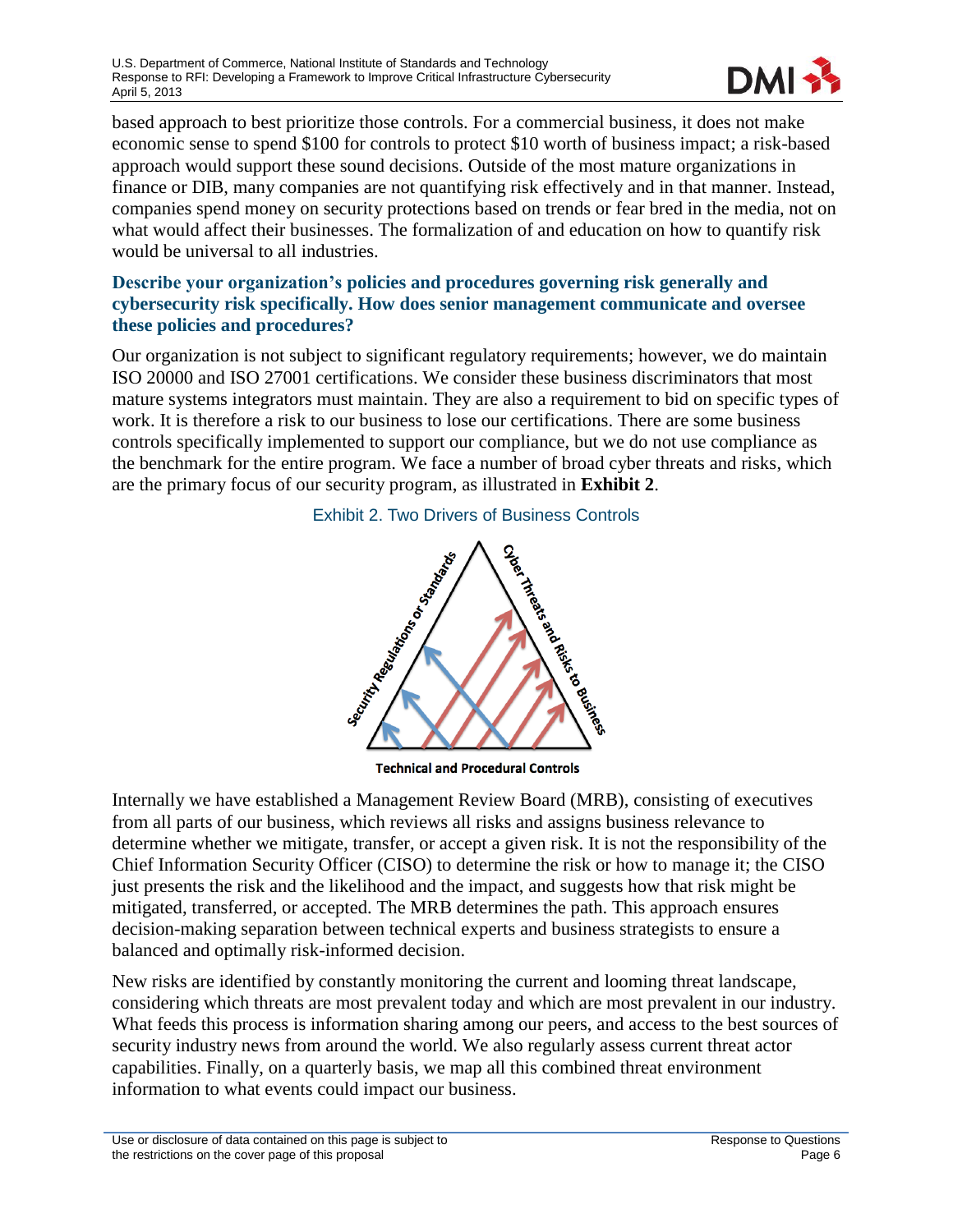

Our business is information based, so our impacts relate to protecting data. **[Exhibit 3](#page-8-0)** identifies our data risks at the top, and the threat actors at the bottom. The threat vectors are in the middle, linking the actors to the impact.

<span id="page-8-0"></span>

#### Exhibit 3. Business Model for Linking Actors to Impacts

We review and update this view quarterly based on newly learned attack methods or threat actors. We also include risks based on new threats we have experienced first-hand. These threats are then cataloged into a risk register where we determine and track the probability and impact of the threat if left unmitigated, describe technical and procedural controls to mitigate the threat, and list the probability of and impact to the mitigated threat for ongoing tracking. The risk register is more granular than the graphic above. For instance, things like DDOS and Ransomware are sub-categorized under Network Attack and Malicious software. Each risk is also mapped to ISO 27001 areas, showing how risks and technical controls link to ISO 27001 process requirements. Risks are categorized by frequency, the security challenges faced by the business and our industry, and by potential threats that could impact our business. Measures of probability and impact are assigned to develop an overall risk rating for each risk. That risk rating is what drives prioritization in addressing, managing, and remediating security risks within our organization.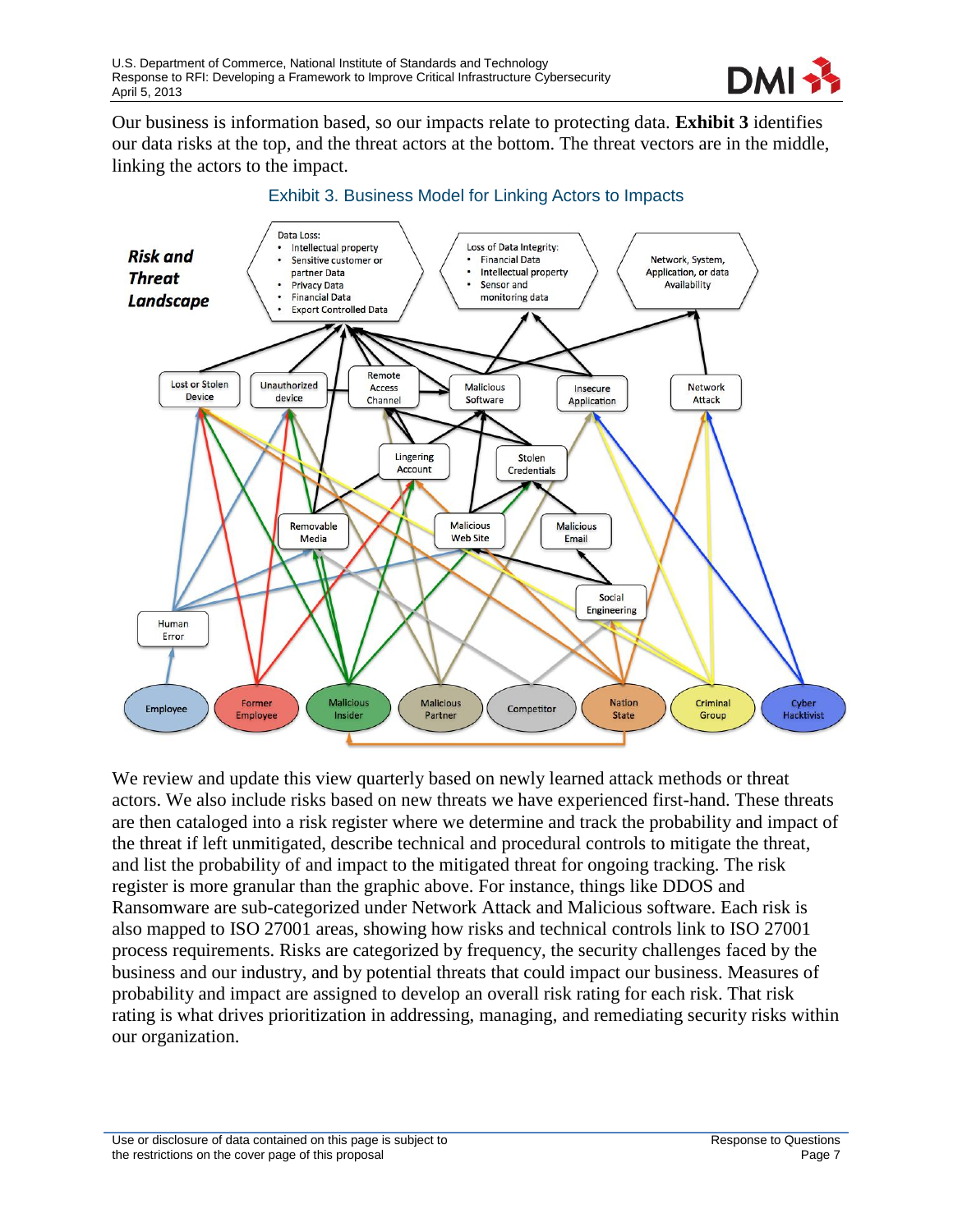

#### **Where do organizations locate their cybersecurity risk management program/office?**

Unfortunately, most organizations locate the cybersecurity risk management function in their IT departments, buried deep under the Chief Information Officer (CIO) function. The right place to locate this function is as a peer to the CIO and part of the management process. In our organization, the CIO and CISO are peers reporting to the Chief Executive Officer (CEO). The cybersecurity and risk management role needs to be part of the C-suite, close to the Chief Operating Officer (COO)/CEO, to ensure cyber threats are articulated to business leaders "in their language" on a regular basis to inform business decisions that directly impact business risk.

#### **How do organizations define and assess risk generally and cybersecurity risk specifically?**

Most organizations have separate metrics and procedures for each, and rightly so. But what they do not do is correlate the two, considering cyber risks as part of overall business risks. This is likely because cybersecurity risks are viewed as an "IT-only" risk area. Because the IT function is not usually "business aware," cyber risk calculations are therefore not based on overall business impact. Rather, risk calculations mistakenly become more about keeping IT systems running and stable, not accounting for or reflecting a security prioritization that escalates those systems supporting the most critical business functions or holding the most sensitive data.

#### **To what extent is cybersecurity risk incorporated into organizations' overarching enterprise risk management?**

It should be integrated as we describe above, but most organizations do not incorporate cybersecurity risk into their overarching enterprise risk management practices. Instead they incorporate cybersecurity risk into the IT risk function. Most companies mistakenly view cybersecurity as a means to protect an IT infrastructure, when they should be viewing cybersecurity measures as a way to protect the overall business from risks stemming from having an IT infrastructure.

#### **What standards, guidelines, best practices, and tools are organizations using to understand, measure, and manage risk at the management, operational, and technical levels?**

Everything builds from knowing what you have to protect, where it is located, how valuable it is, and for what period of time it has value. Usually organizations are using out-of-date or unrelated frameworks. ISO 27001 has not been updated since 2005; FIMSA is being updated, but keeps in legacy controls. Using Six Sigma or Information Technology Infrastructure Library (ITIL) provides process efficiencies and performance improvements, but does not improve security. Many organizations simply use what they are familiar with, and though these are relevant in measuring the improvements of your security model, they themselves are not the security management model. Further, many organizations focus on the newest and most exciting threats, instead of hardening their security foundations in asset management, configuration management, and vulnerability management.

The SANS 20 Critical Controls is the best model that covers all areas [CSIS, 2013]. Australia also has a Top 35 Mitigation Strategies model, which is similar to SANS and is equally sound [Strategies, 2013]. Organizations would benefit from implementing the SANS 20 Critical Controls or the Australian Top 35 Mitigation Strategies. Australia published that four of their 35 mitigations have been found to stop 85% of threats [Strategies, 2013].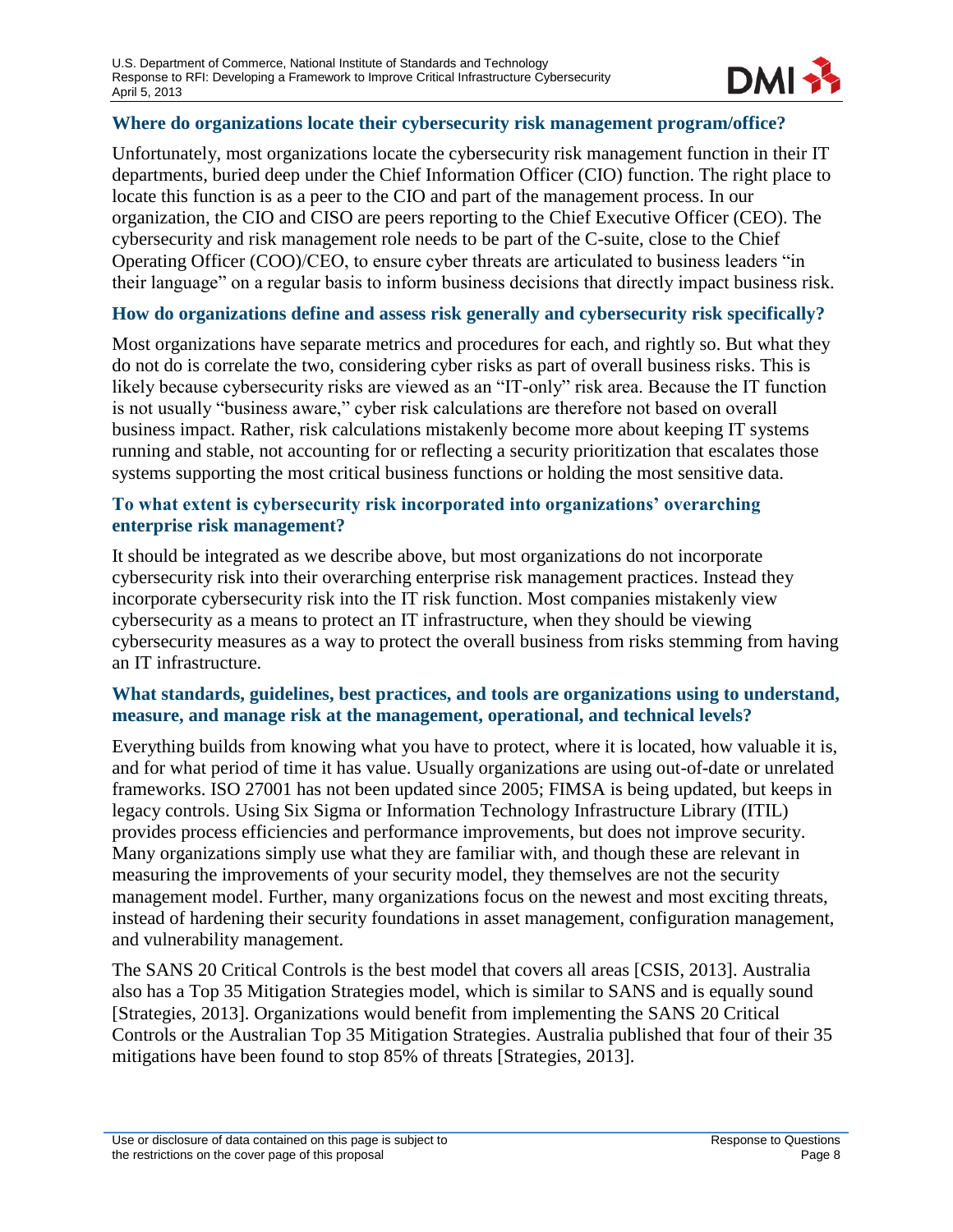

#### **What are the current regulatory and regulatory reporting requirements in the United States (e.g. local, state, national, and other) for organizations relating to cybersecurity?**

These are very well known, and depend on the industry. However, many of the requirements are relatively high level, and not necessarily effective at improving real security. Being compliant does not mean achieving sufficient security.

All industries have to comply with state breach disclosure laws (though they are different for 47 states). If a company has offices in the European Union (EU), it is also subject to the Data Privacy Directive. A large multinational financial institution, for example, has more than 160 national and international regulations to follow from GLBA, SEC, FDIC, OCC FFIEC, to BASEL, and other foreign country specific requirements. The Federal Government is subject to FISMA or DoD Information Assurance Certification and Accreditation Process (DIACAP); Merchants and Card processors are required to follow PCI DSS; Energy Power generators and transmitters have NERC CIP compliance requirements to follow; Healthcare has HIPAA/ HITECH privacy requirements to follow; and educational organizations are subject to Family Educational Rights and Privacy Act (FERPA) privacy requirements.

#### **What organizational critical assets are interdependent upon other critical physical and information infrastructures, including telecommunications, energy, financial services, water, and transportation sectors?**

Energy and communications are critical to all businesses; water and transportation affect employees directly and therefore indirectly affect businesses. The financial critical infrastructure affects everyone.

#### **What performance goals do organizations adopt to ensure their ability to provide essential services while managing cybersecurity risk?**

Usually organizations measure the wrong things, like number of events or number of vulnerabilities. The best metrics are immediately actionable; for example, 10 of something is okay, but 11 requires you to pick up the phone. Several metrics of greatest importance to our organization are: percent of endpoint operating systems up-to-date, percent of endpoints with correct and up-to-date security software, uptime of security sensors on the network, hours of security-related downtime, and percent of security technology in place and functioning.

#### **If your organization is required to report to more than one regulatory body, what information does your organization report and what has been your organization's reporting experience?**

We are not subject to requirements applicable to this question.

#### **What role(s) do or should national/international standards and organizations that develop national/international standards play in critical infrastructure cybersecurity conformity assessment?**

Standards and standards organizations should provide frameworks to ensure the scope of security measures are adequately covered, but should not provide prescriptive direction as to how to secure specific areas or industries. Area- or industry-specific guidance should be developed by the particular area or industry; how it should be implemented should be left for each company to determine.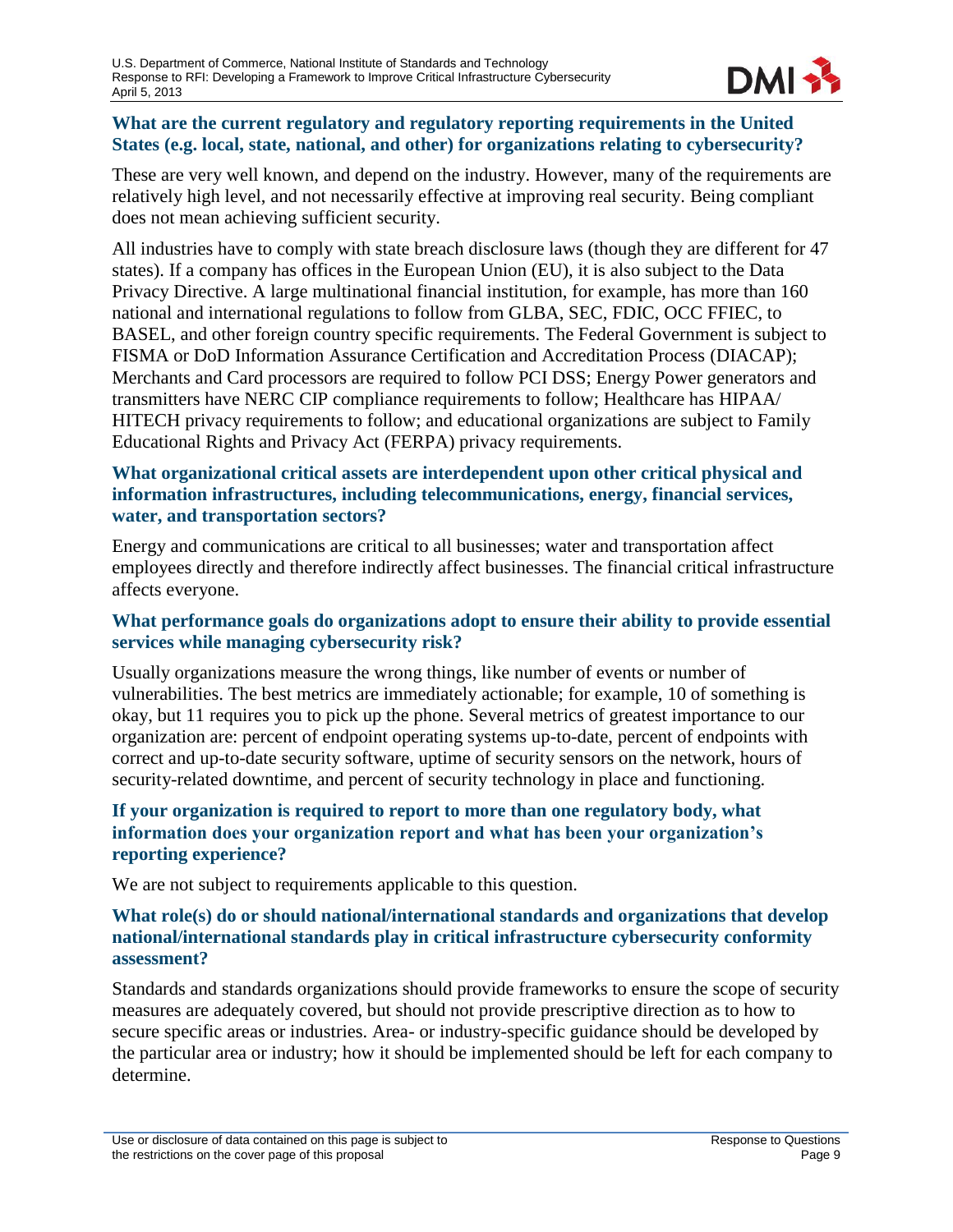

Additionally, it is extremely important that all standards development efforts are inclusive of many industry perspectives, and are vendor-neutral in their recommendations. Vendor-neutral standards developed by numerous entities increase interoperability, improve security automation, and serve the public good by providing variety in solutions, all while continuing to fuel free enterprise and innovation.

#### <span id="page-11-0"></span>**2.2 Use of Frameworks, Standards, Guidelines, and Best Practices**

#### **What additional approaches already exist?**

Existing standards and publications we think are most relevant include the Trusted Computing Group's (TCG) standards for the Trusted Platform Module (TPM), PC Client, Trusted Network Connect (TNC), and Architecture; SANS Security Controls; several NIST documents including Special Publication (SP) 800-147, SP 800-155, and the draft SP 800-164; Security Content Automation Protocol (SCAP) specifications and related emerging information sharing protocols; and Internet Engineering Task Force (IETF) standards such as Transport Layer Security (TLS) and IP Security Protocol (IPSEC). Each of these approaches provides a standardized solution set to a subset of the overarching cybersecurity problem.

For example, as previously described, foundational tenets for a sound cybersecurity defense include device identity and integrity grounded in a hardware root-of-trust (HROT). The TPM 2.0 HROT standard published by the TCG covers establishing a secure hardware foundation for a wide range of devices from servers to PCs to laptops to tablets and smartphones to embedded systems. Network access by trusted (as well as legacy, untrusted devices) can be controlled effectively using the TCG's TNC standard. NIST guidelines for e Basic Input/Output System (BIOS) integrity and BIOS integrity measurement closely align with TCG specifications. By combining the use of these standards and guidelines, an enterprise can develop into a Trusted Enterprise, wherein trusted devices that are known and measured are provided network access to enterprise resources, and untrusted devices (that may contain malware or have malicious intent) can be quarantined and prevented from causing widespread harm to the enterprise. This approach represents a shift in network and security architecture that is increasingly gaining ground as enterprises recognize the need for a HROT to prevent software-based cyber attacks.

#### **Which of these approaches apply across sectors?**

For the most part, they all do.

#### **Which organizations use these approaches?**

Any organization seeking to improve its security seeks out industry standards and guidance, where available. However, the degree to which guidance is referenced and implemented is dependent upon an organization's commitment to risk management, its understanding of the relationship between IT risk and business risk, and the budget and resources available to address those risks.

The unfortunate reality is that most organizations implement standards and industry guidance only in reaction to new regulation that requires compliance with those standards and guidance. Corporations do what is necessary to comply with industry regulations and what will best protect their bottom line, either through cost savings or revenue generation. To date, regulation has been woefully behind the cyber threat curve, making adoption of many of the standards identified above limited to those who see an opportunity to address real business risk or opportunity.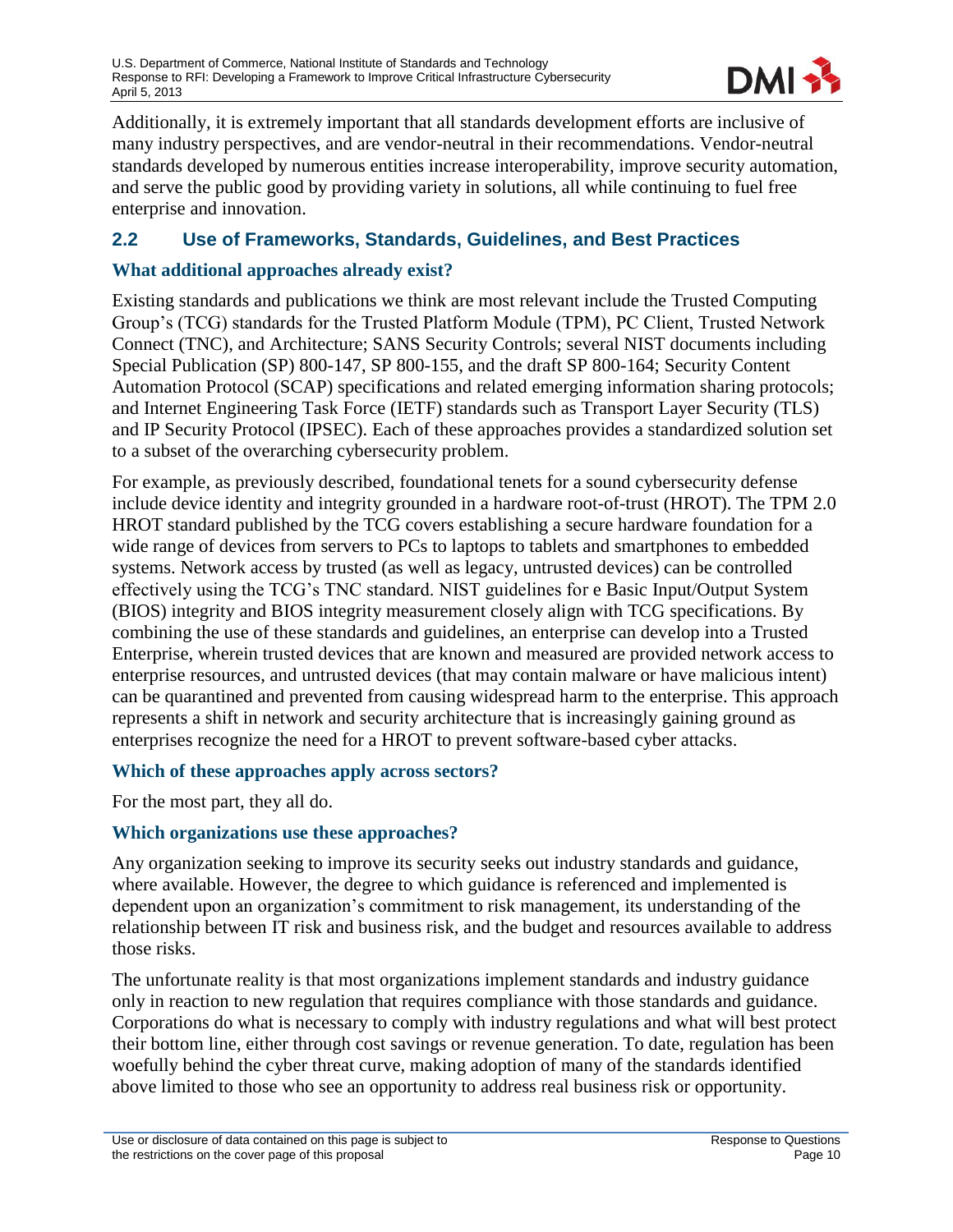

Predominantly, the larger Defense Industrial Base (DIB) companies have taken the biggest proactive role in adopting cybersecurity-related standards and guidance. As the cyber threat continues to increasingly impact the business bottom line across industries, we expect growing adoption of more effective cybersecurity practices in the commercial sector.

In Federal Civilian Government, adoption of standards is driven largely by compliance requirements. However, the level of implementation is directly proportional to the ability of any given agency to afford it. Unfunded mandates are less effective than funded ones.

In the Department of Defense, the Intelligence Community, and certain agencies within the Department of Homeland Security, mission needs can at times drive adoption of emerging standards and technologies ahead of compliance requirements, but still, there is a predominant dependence on compliance as the primary motivator for action. And here, again, unfunded requirements can go unimplemented.

#### **What, if any, are the limitations of using such approaches?**

Approaches are limited when any one participating group has too influential a say in what is included in the approach. Many standards bodies are led by and comprised of vendors; without a sufficient number of opinions and viewpoints, vendors can influence the inclusion of requirements that are specifically associated with the products those vendors sell. In those cases, organizations attempting to utilize standards-based approaches sometimes apply the default technical controls and monitor the default events based on capabilities provided in specific compliant vendor products, regardless of whether those controls or events are relevant to the particular business or sector, and regardless of the intention of the approach with respect to addressing the most relevant threats.

On the other hand, vendors play an important role in standards work. Only by involving vendors in the development of standards and guidelines do real products that meet the standards and provide the intended solutions get designed, manufactured, and released to the market. Therefore, it is challenging but important to strike the right balance and mix of participants in developing best-in-class approaches for industry problems.

Generally speaking, industry standards come about when multiple vendors want to grow their collective businesses and interoperate with each other, instead of having proprietary solutions as a means to do so. Objective risk management recommendations from industry organizations must be balanced with prescriptive enough input from technology vendors to drive interoperability and consistent security capabilities across products.

#### **What, if any, modifications could make these approaches more useful?**

Education and adoption. The biggest barriers to a successful cyber defense are (a) our collective ignorance as to the best way forward and (b) the mandate to move uniformly in that direction. Much of the technology exists, or is implementable within 24 months. The know-how exists, but the will to implement it does not.

A reasonable question would be: Why does the will not exist? Four primary reasons: (1) Lack of a perceived threat that outweighs the cost to address the threat; (2) Lack of a mandate to address the threat; (3) Lack of knowledge about how to address the threat effectively (which goes back to the education issue); and (4) Lack of funding to implement new requirements—mandated or otherwise.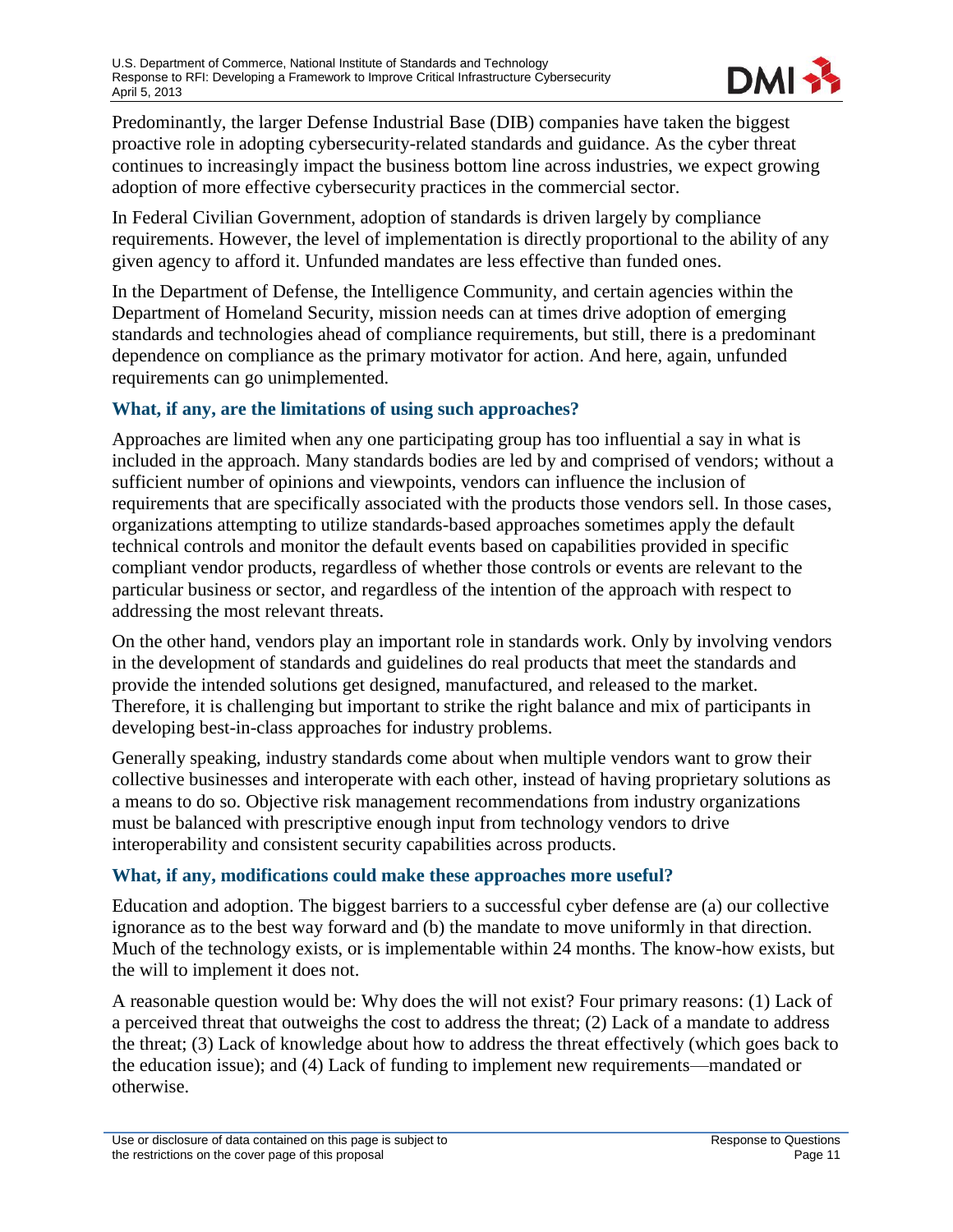

#### **How do these approaches take into account sector-specific needs?**

Most of the approaches we have mentioned provide general guidance that could apply across sectors. Some of the approaches are already geared to a specific sector or could benefit from sector-specific customizations. For instance, PCI DSS is specific to the financial sector, and NERC CIP is specific to the energy sector. Risk management frameworks, maturity models, and privacy guidance are universal approaches, although privacy is more applicable to certain industries like healthcare, finance, and education.

Existing TCG standards are not sector-specific. The energy sector could, for example, consider adding trust anchors into energy delivery systems based on TCG technologies, then develop specific profiles to identify how the standards apply to the energy sector.

The development of reports that provide guidance to identify and manage advanced threats, like those disclosed by the 2013 Mandiant report on APT1, would apply to all sectors [Mandiant, 2013].

#### **When using an existing framework, should there be a related sector-specific standardsdevelopment process or voluntary program?**

Each industry understands its threats and risk posture best. Sectors would benefit most from the development of industry specific guidance by the companies in those particular industries. Again, however, it is important to get industry standards input from the companies in the industry as well as the companies that service that industry and be mindful to address the challenges in the most effective manner. It is easy to let technology vendors lead the way if their inputs are not properly balanced with industry participant needs and opinions. For example, PCI DSS requires application firewalls and Security Information and Event Management (SIEM) tools, not necessarily because they are the best way to protect payment applications, but because vendors on the board for PCI DSS influenced the standard to be friendly to the sale of their products.

#### **What can the role of sector-specific agencies and related sector coordinating councils be in developing and promoting the use of these approaches?**

Sector-specific consortia should assess and prioritize their needs, then fund standards activities to coordinate their needs with standards bodies and companies that produce products in that sector. This creates an effective approach for addressing sector-specific challenges that is less biased towards any individual technology or product.

#### **What other outreach efforts would be helpful?**

Security experts and business decision-makers usually only look within their industry for guidance, where in fact, there are a number of good approaches in other industries that are not being considered. For example, what manufacturing companies do to keep their plants operational applies to what hospitals could do to help keep their systems available for doctors. Regulations applicable to financial companies could also apply to energy or other industries. Implementing better mechanisms to support cross-industry news and information sharing, including events and working sessions to promote better discussion, would show tremendous benefit.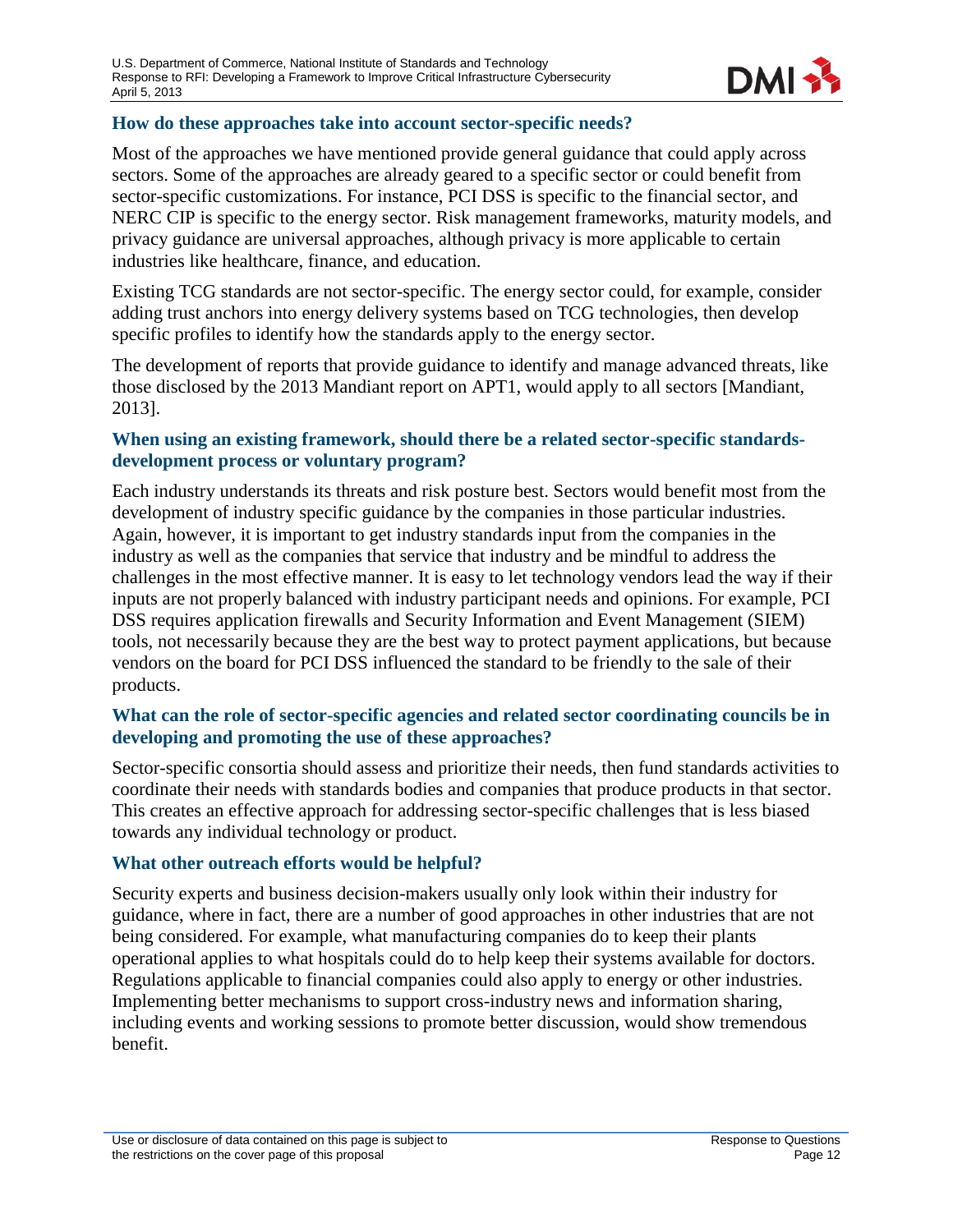

# <span id="page-14-0"></span>**2.3 Specific Industry Practices**

### **Are these practices widely used throughout critical infrastructure and industry?**

Not all practices apply to all industries. Further, how well they are implemented is primarily a function of the commitment of the company, and the maturity of the security and risk management program and staff. The use of standard procedures and practices varies by industry; those with a greater privacy focus manage encryption and role-based access better, while those who have significant availability requirements usually have better monitoring and incident management practices.

There are also competing priorities that make practices difficult to apply widely in some cases. For example, Energy companies typically apply separation of IT (i.e., business) and Operational Technology (OT) (i.e., SCADA) networks as a best practice, but, as the smart grid is expanded, these two network types are becoming more and more connected. In this particular case, the controls to secure each of the two types of networks are not always transferable. Further, there are conflicting interests and priorities between the energy companies that have primary influence over the IT networks and the OT vendors that have primary influence over the OT networks. These conflicts have not yet worked themselves out, and therefore pose a challenge to adopting best practices as the networks converge.

#### **How do these practices relate to existing international standards and practices?**

ISO standards have, to some extent, "internationalized" some of the most common practices. The 27001 areas, for example, address some critical infrastructure practices with respect to separation of IT and OT networks.

#### **Which of these practices do commenters see as being the most critical for the secure operation of critical infrastructure?**

Separation of business and operational (i.e., plant) systems for resiliency practices are more suited to energy, manufacturing, and communications, whereas practices related to privacy and use of encryption are more suitable to healthcare and financial industries. The rest apply to all, and all are important for a comprehensive security program.

We consider asset identification and management and incident handling the most lacking practices across the board. Companies are generally good at monitoring and detecting commodity threats, but are less savvy at knowing what assets they have or how to respond to a specific threat.

The understanding of Advanced Persistent Threats (APTs), as described in the Mandiant report referenced above, and practices and techniques to identify and mitigate APTs also apply to all sectors [Mandiant, 2013]. There is a great divide in the security industry between those who have dealt with APTs and understand it, and those who have not and do not. All critical infrastructure industries are being targeted, even if they do not know it. There needs to be more and better guidance as to relevant security monitoring, and practical and effective security response procedures to mitigate those threats. These techniques are very mature in the DIB and need to be expanded to other critical infrastructure industries.

#### **Are some of these practices not applicable for business or mission needs within particular sectors?**

See the answer to the question immediately above.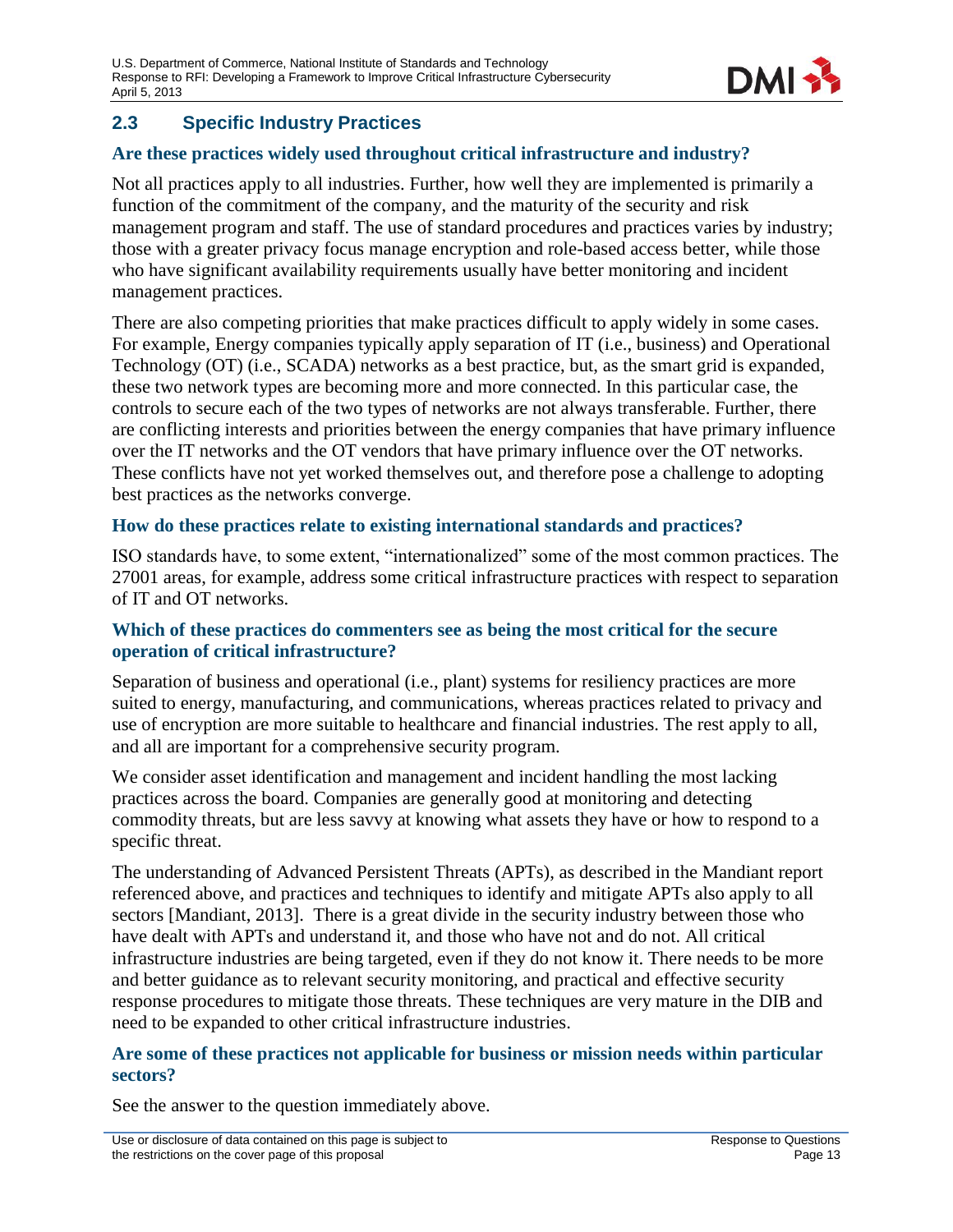

#### **Which of these practices pose the most significant implementation challenge?**

Separation of business and operations, and the control of privacy, are the most complex challenges. IT and OT are gradually becoming more and more integrated and nearly all control systems are now connected to IP networks, exposing those networks to much greater cyber threat. With different factions managing each of the two sides, security's role in this gradual integration is muddied and not prioritized. Communication is not always positive and productive between the two sides.

Concerning privacy practices, many security professionals do not understand privacy; they consider it the same as confidentiality. There is a need for better education and socialization on privacy practices. Right now only the International Association of Privacy Professionals (IAPP) is doing worldwide training on the topic, and even then, it is mostly about cybersecurity controls to protect privacy. Complicating matters, with 47 different state breach disclosure laws, it is very challenging for a legal department to determine the requirements in the event of a privacy breach in a large company, other than those that fall under HIPAA and GLBA, which supersede state laws. Organizations spend a lot of time staying compliant in the aftermath of a breach, which directly steals resources from optimally addressing the breach itself.

#### **How are standards or guidelines utilized by organizations in the implementation of these practices?**

Privacy is a challenge because there is no "privacy standard," but rather standards pertaining to the protection and appropriate use of data. "Appropriate use" is based on regulation or specific consent requirements of the data owner. Making the issue more complex, international companies must also abide by EU privacy laws, which are stricter than those in the U.S. Very few U.S. organizations are certified "Safe Harbor" to house EU privacy-protected data.

Separation between IT and operations is a decades-old practice based on experience; it has not been sufficiently modernized or standardized within the industry.

#### **Do organizations have a methodology in place for the proper allocation of business resources to invest in, create, and maintain IT standards?**

Not usually. Typically an organization will look for standards to help solve a problem or define a process. Unless you are within an industry, or have a business purpose, that requires certification against a standard, a company often does not consider or use that standard. Further, many organizations simply are not aware of existing standards. Better and broader education of the variety and usefulness of standards and guidelines would be helpful across critical infrastructure.

#### **Do organizations have a formal escalation process to address cybersecurity risks that suddenly increase in severity?**

Not usually, except companies with mature risk management programs. Most security programs are reactive. If something new escalates, like the recent DDOS risks in the financial industry, companies scramble to find solutions and resources that understand and can address the problem. Unfortunately, in that reactive situation organizations are at the mercy of security vendors who tend to sell expensive solutions that are not completely effective because the solutions do not address the source of the problem—a lack of processes and procedures to proactively mitigate and manage threats. Only once those processes and procedures are in place should companies identify and invest in proper technology to support them.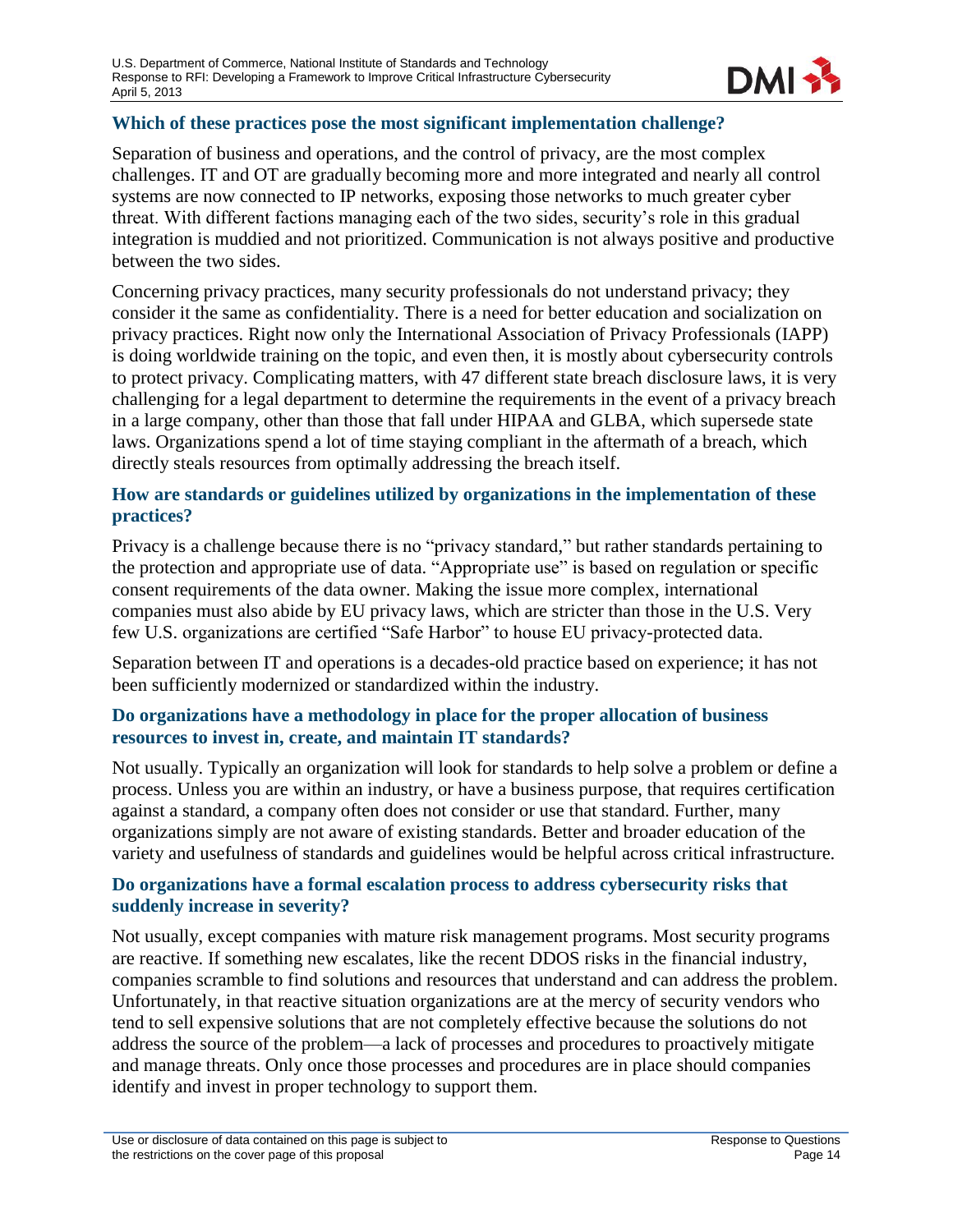

#### **What risks to privacy and civil liberties do commenters perceive in the application of these practices?**

These risks are greatest for international companies. In the U.S., there is no expectation of privacy for an employee's use of a corporate asset or network. However there are protections required for the passing and storage of specific employee privacy data. In the EU, the requirements are more strict and severe. In either case, this issue is applicable when monitoring network traffic to identify an intrusion that inadvertently uncovers personal employee or customer data. Organizations have a responsibility to protect customer Personally Identifiable Information (PII) to the appropriate level when responding to a threat.

#### **What are the international implications of this Framework on your global business or in policymaking in other countries?**

Privacy is a large concern. The U.S. considers privacy as protecting individuals from harm (i.e., identity theft), while the EU considers privacy as protection from discrimination, which could lead to harm. In the U.S., name, date of birth, Social Security Number (SSN), and healthcare data are considered under privacy protections. The EU considers far more data elements including what you read, what group(s) you belong to, where you live, etc. The more data that requires protection, the more difficult it is to implement the proper protections that still allow access to the data quickly and efficiently for network threat analysis.

Individual country laws also dictate what data can pass in and out of a country, and how data, even SPAM, is controlled. For instance, in Germany, an organization cannot implement SPAM filters to prevent SPAM from getting to a German employee's mailbox without the employee's consent to do so. The blockage of SPAM is viewed the same as preventing the physical mail from being delivered. Other countries do not allow companies to restrict access to categories of web sites (e.g., pornography or gaming). Still other countries do not allow certain classes of data generated in that country from leaving that country (similar to U.S. export control laws). The gathering of data for ediscovery to support litigation becomes very complicated on a multinational network.

#### **How should any risks to privacy and civil liberties be managed?**

The regulations are well defined, but the technical and procedural controls to enforce and manage them are not well understood. This is a gap that would benefit from a standards framework. Today, industries are each implementing controls differently and independently, and what is acceptable to healthcare might be different than what auditors deem acceptable in the financial industry. Better standards across industries may lead to more and improved broad-scale technology solutions that would then be available at lower cost if they could be sold to a broader market.

#### **In addition to the practices noted above, are there other core practices that should be considered for inclusion in the Framework?**

The following are recommendations for additional core practices that should be considered for inclusion in the Framework.

 **Greater guidance and education on secure application development and application security:** Recommendations include user education and training on security and privacy processes and procedures (including modern threats utilizing social networking, use of strong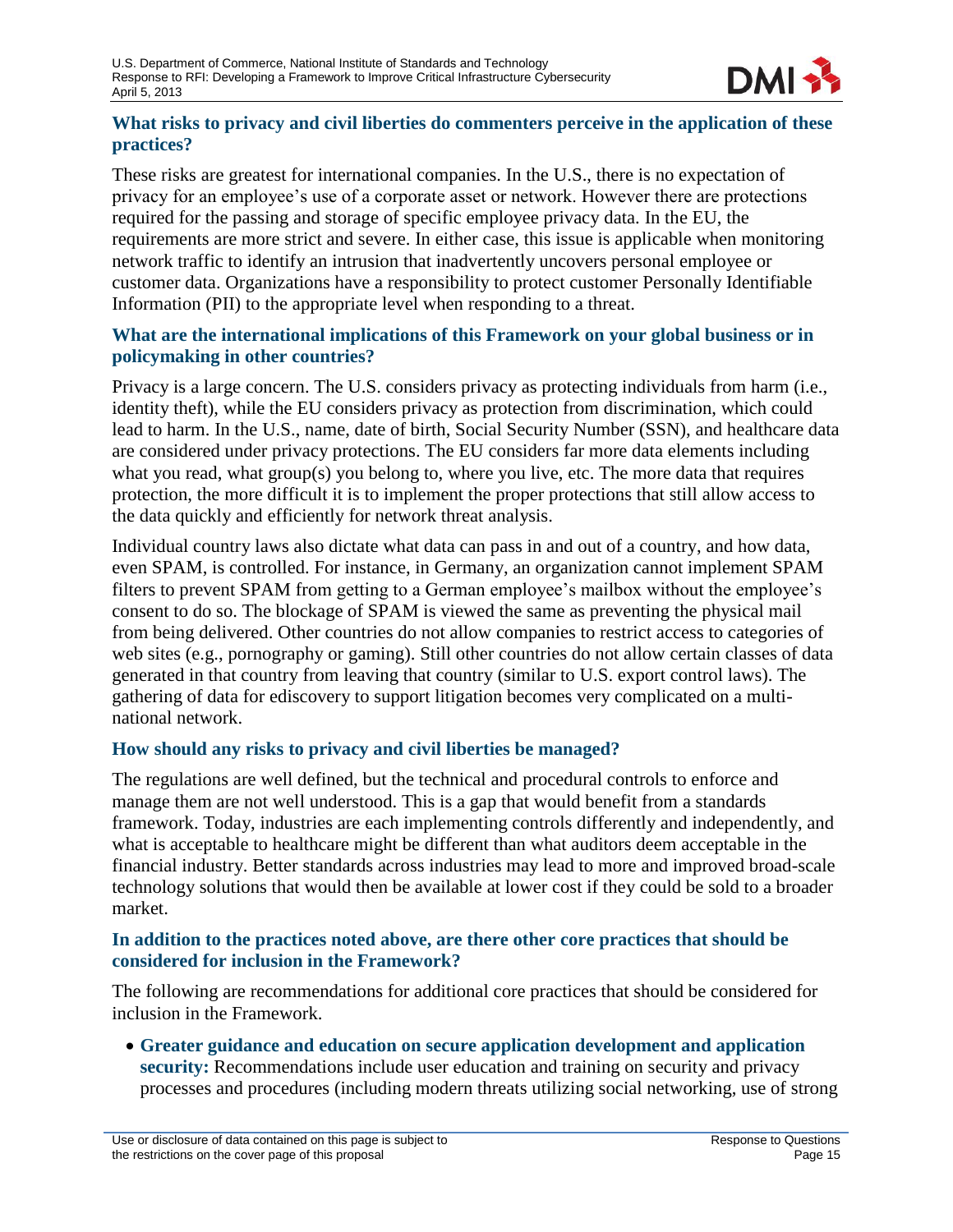

passwords, etc.); a framework for security and privacy of mobile devices and non-computing devices ("Internet of things"); physical and environmental security; and guidance for how to test the effectiveness of controls, not just the presence and appropriateness of those controls.

 **Separation of business from operational systems:** Businesses are driven to actions that reduce costs or increase profit. In this regard, separation of business from operational systems is generally perceived to be a decision that drives costs up because separation of business and Supervisory Control and Data Acquisition (SCADA) is inconsistent with how business is typically done. In a recent Automation.com article, Scott Wooldridge explains that we must assume companies will always seek to merge business and SCADA networks. From that initial assumption, he proceeds to lay out basic security practices that might improve the security of the network as a whole and security of the SCADA components in particular [Wooldridge, 2013].

The cost of physical network infrastructure for customers is a driver for companies in the business of supplying network hardware. There is a great deal of interest in Software Defined Networking (SDN) for this reason. As SDN enters more general deployment in the enterprise, there will be increasing reliance on SDN capabilities to create virtual separation between business and operational networks. Even so, clear business requirements for interconnectivity of business and operational networks today forces acceptance of connection between the two in the enterprise.

- **Use of encryption and key management:** A brief market survey report published by Venafi is relevant to this topic [Venafi, 2011]. Key relevant findings from the survey of 471 enterprise respondents are listed below:
	- 51% stated they had experienced either stolen or unaccounted for digital certificates, or that they were uncertain if their organizations had lost, stolen, or unaccounted for digital certificates in general
	- 54% stated they had experienced either stolen or unaccounted for encryption keys, or that they were uncertain if their organizations had lost, stolen or unaccounted for encryption keys in general
	- 46% of organizations are managing at least 1,000 digital encryption certificates; 20% are managing more than 10,000
	- 83% of organizations are managing technologies from at least two different CAs; 18% are dealing with more than five
	- 88% of organizations have multiple administrators managing encryption keys; 22% have more than 10
	- 42% of organizations manage encryption technologies from at least four vendors; 8% are dealing with more than 10

These results lead us to the recommendation that the use of encryption should be controlled with a robust key management infrastructure.

 **Identification and authorization of users accessing systems:** The primary vehicle for user identification is the user ID/password. The second most widely deployed authentication technology is the key fob one time password generator, similar to the market leading RSA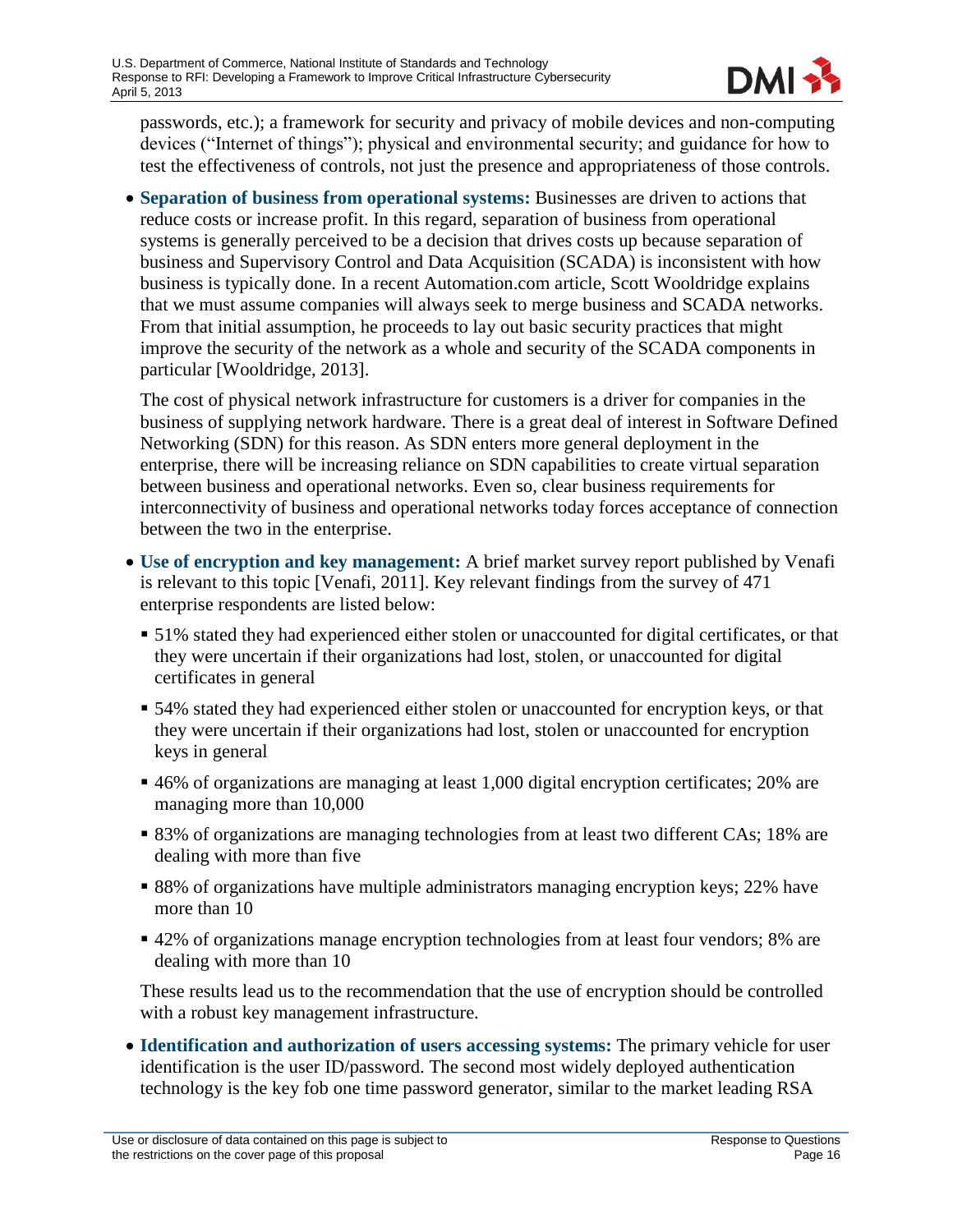

SecurID product. The use of two-factor authentication for system access should be strongly encouraged for as wide a variety of systems as possible, in particular for any systems of critical importance.

- **Asset identification and management:** Asset identification and management have traditionally been driven by cost control considerations. These systems are often implemented by bar code stickers affixed to the asset, and have no related automation or machine readable management function. A built-in, machine readable identity for computing devices, augmented with a built-in management interface for device ID collection and reporting, would be beneficial in not only asset management but in digital device identity for network authentication purposes.
- **Security engineering practices:** In many cases, security engineering practices are in place within groups that develop security software within technology product organizations, but those same security engineering practices are not in place within those same companies for their other software development groups. Security design walk-throughs and other similar security engineering practices for both hardware and software products are not as strong across the IT security vendor industry as they should be.

# <span id="page-18-0"></span>**3 Concluding Remarks**

DMI is a firm believer that standards-based security solutions are paramount to tackling today's cybersecurity problems. A comprehensive Framework that points industry to existing best-inclass standards and approaches, such as those developed by the Trusted Computing Group and others mentioned above, and identifies areas where additional methods and guidelines should be developed to fill existing gaps, is crucial to our collective ability to better defend against today's and tomorrow's threats.

Further, to make prioritized, sound security investments in standards-based solutions, we must look beyond simply meeting compliance requirements. We must acknowledge the critical role proper business risk assessments should play in driving organizations' decisions with regard to implementation of cybersecurity controls and practices.